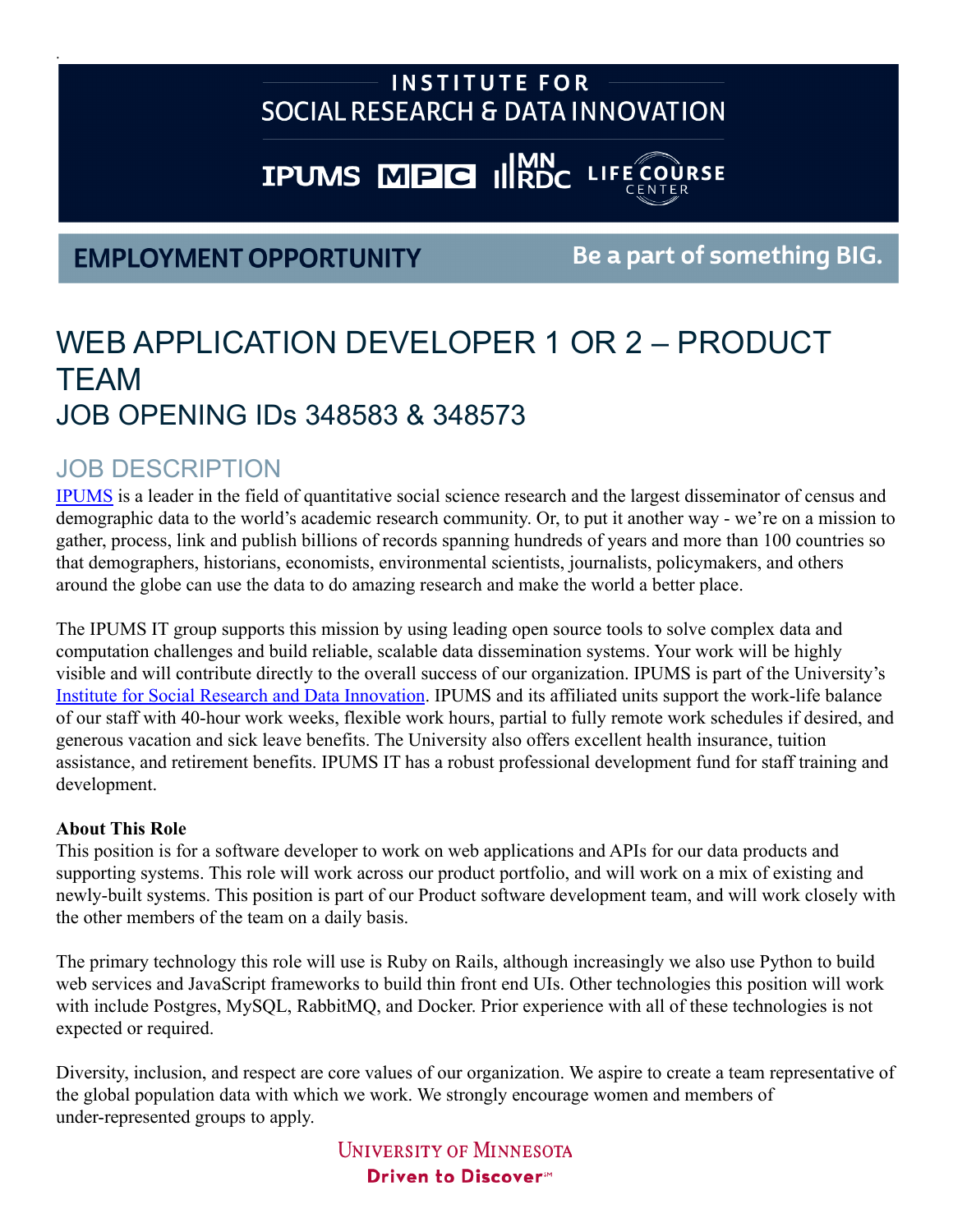### **UNIVERSITY OF MINNESOTA** Driven to Discover<sup>54</sup>

## RESPONSIBILITIES

The position will have responsibility for design, implementation and support of software systems, including enhancing and adding new features to the IPUMS web applications and APIs as well as building standalone software systems. This position will report to the Product team manager. This position involves daily interaction with the rest of ISRDI IT, the ISRDI research staff, and other user communities.

#### **Work Breakdown**

- 50% Software Implementation and Analysis: Coding, refactoring, testing and deployment in both individual and team settings.
- *20% Software Architecture and Design:* Iterative development of architecture and design in partnership with IT and research staff.
- *25% Deployment and Support*: Support of production systems as necessary.
- *5% Other job duties as assigned*: Professional development activities, participation in IT working groups, and other tasks as assigned.

This position is available as a Web Application Developer 1 or 2, depending on the successful candidate's qualifications. Individuals in level 1 and 2 positions both make significant contributions to the development and support of the products, systems, and services for which their team is responsible. Individuals in a level 1 role will operate under the general supervision of a more senior developer or development manager and will have frequent mentorship sessions as they acquire the skills and experience necessary for success in the role. Individuals in a level 2 role will continue to receive mentorship and supervision from more senior staff as they develop increased autonomy, independence, and potential for leadership of smaller components or areas of a project.

**Candidates who qualify for the Web Application Developer 2 position will have an annual starting salary of \$80,000+, commensurate with experience.**

**Candidates who qualify for the Web Application Developer 1 position will have an annual starting salary of \$68,000 +, commensurate with experience**

## QUALIFICATIONS

**Web Application Developer 1 Required Qualifications:** BA/BS degree or a combination of related education and work experience to equal to 4 years

**Web Application Developer 2 Required Qualifications:** BA/BS plus at two years of experience, or master's degree.

Related experience includes:

- Dynamic Server-Side language experience
- JavaScript and CSS
- Databases (relational or NoSQL)

Effective oral and written communication skills are essential. This position requires the ability to work independently on complex projects as well as the ability to effectively collaborate with your colleagues.

The University of Minnesota shall provide equal access to and opportunity in its programs, facilities, and employment without regard to race, color, creed, religion, national origin, gender, age, marital status, disability, public assistance status, veteran status, sexual orientation, gender identity, or gender expression.